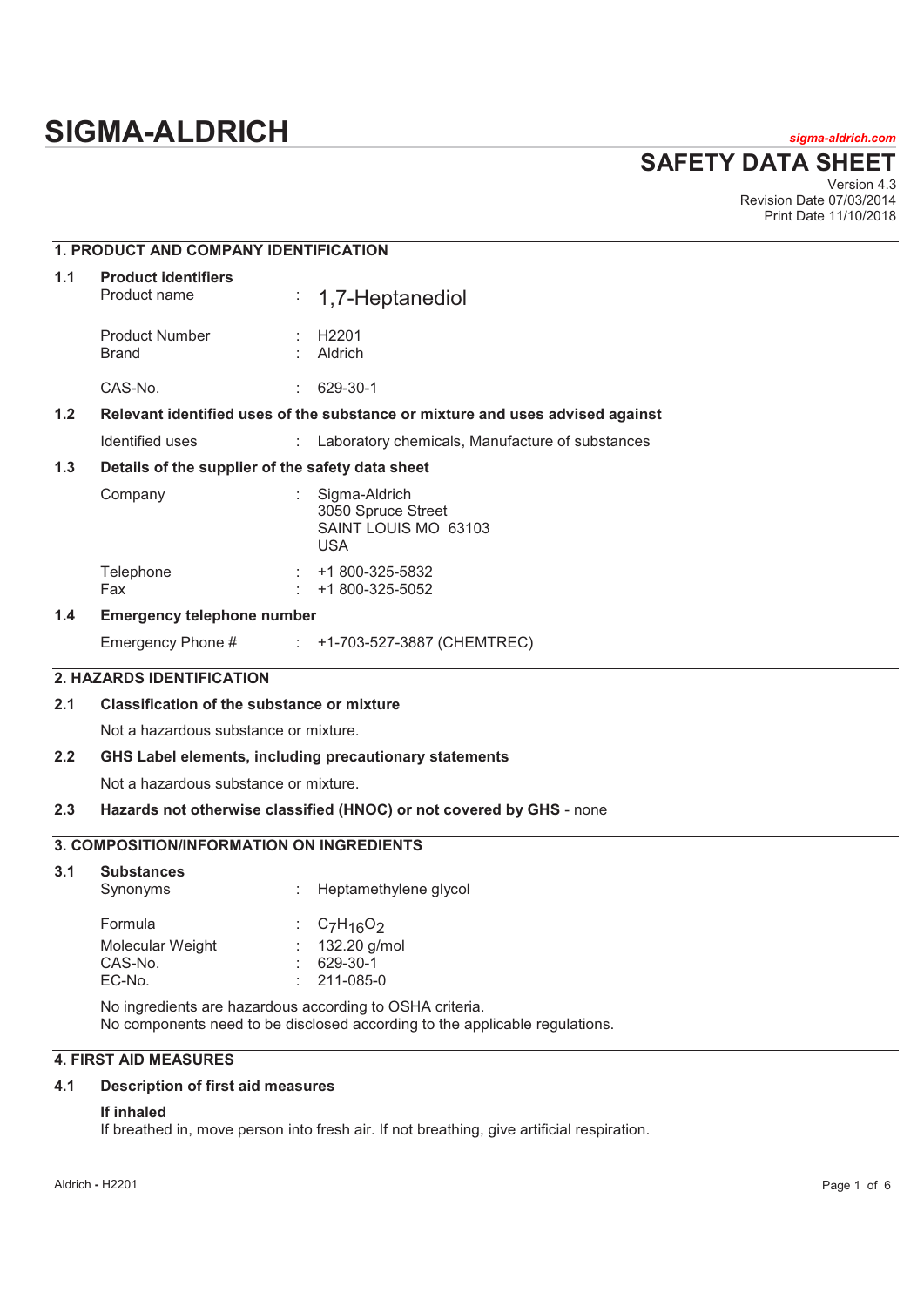**In case of skin contact**  Wash off with soap and plenty of water.

#### **In case of eye contact**

Flush eyes with water as a precaution.

#### **If swallowed**

Never give anything by mouth to an unconscious person. Rinse mouth with water.

- **4.2 Most important symptoms and effects, both acute and delayed**  The most important known symptoms and effects are described in the labelling (see section 2.2) and/or in section 11
- **4.3 Indication of any immediate medical attention and special treatment needed**  no data available

## **5. FIREFIGHTING MEASURES**

#### **5.1 Extinguishing media**

**Suitable extinguishing media**  Use water spray, alcohol-resistant foam, dry chemical or carbon dioxide.

- **5.2 Special hazards arising from the substance or mixture**  Carbon oxides
- **5.3 Advice for firefighters**  Wear self contained breathing apparatus for fire fighting if necessary.
- **5.4 Further information**  no data available

## **6. ACCIDENTAL RELEASE MEASURES**

- **6.1 Personal precautions, protective equipment and emergency procedures**  Avoid breathing vapours, mist or gas. For personal protection see section 8.
- **6.2 Environmental precautions**  Do not let product enter drains.
- **6.3 Methods and materials for containment and cleaning up**  Keep in suitable, closed containers for disposal.
- **6.4 Reference to other sections**  For disposal see section 13.

## **7. HANDLING AND STORAGE**

- **7.1 Precautions for safe handling**  Normal measures for preventive fire protection. For precautions see section 2.2.
- **7.2 Conditions for safe storage, including any incompatibilities**  Keep container tightly closed in a dry and well-ventilated place. Containers which are opened must be carefully resealed and kept upright to prevent leakage.

#### **7.3 Specific end use(s)**  Apart from the uses mentioned in section 1.2 no other specific uses are stipulated

## **8. EXPOSURE CONTROLS/PERSONAL PROTECTION**

#### **8.1 Control parameters**

**Components with workplace control parameters**  Contains no substances with occupational exposure limit values.

#### **8.2 Exposure controls**

**Appropriate engineering controls**  General industrial hygiene practice.

Aldrich **-** H2201 Page 2 of 6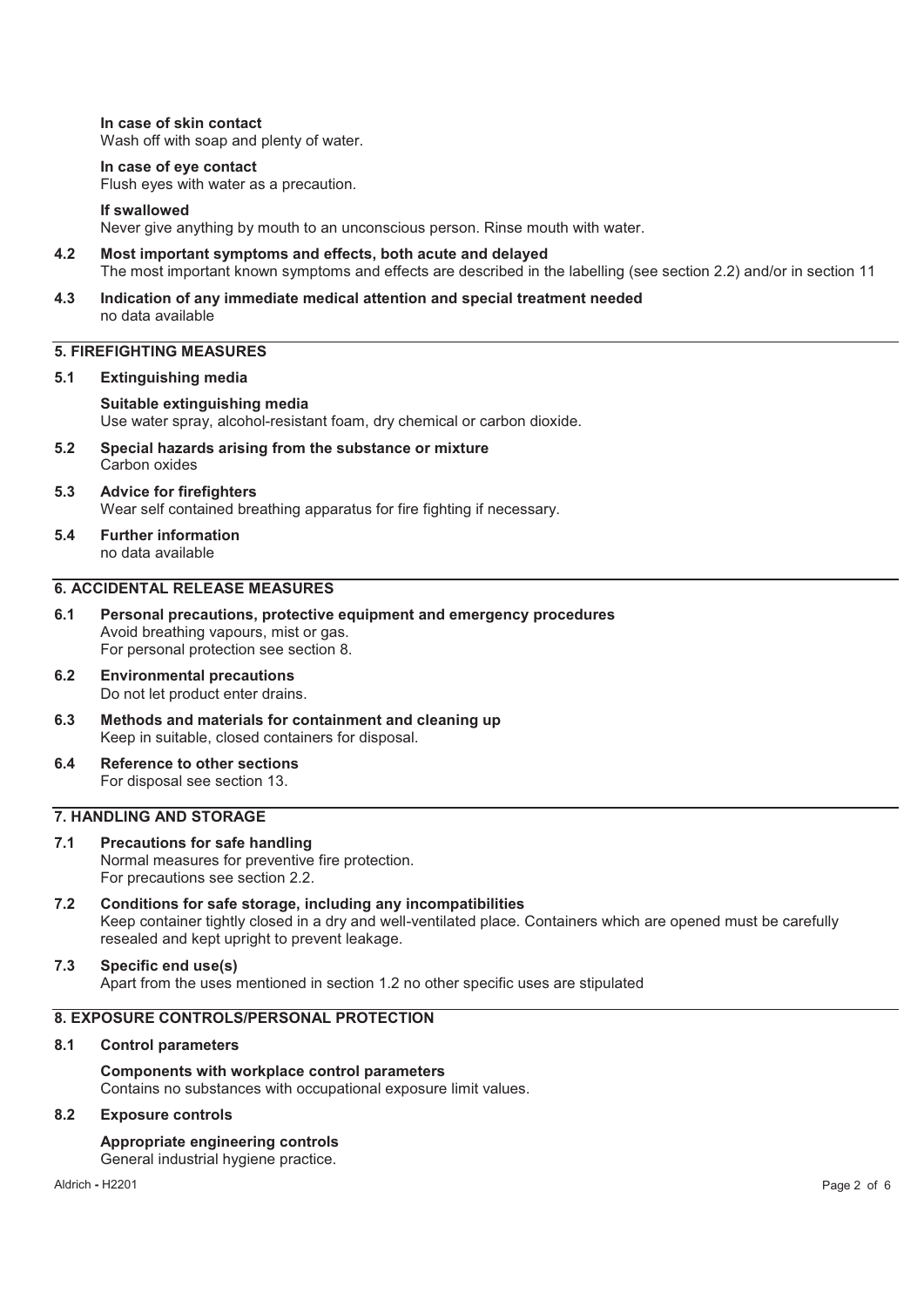## **Personal protective equipment**

#### **Eye/face protection**

Use equipment for eye protection tested and approved under appropriate government standards such as NIOSH (US) or EN 166(EU).

#### **Skin protection**

Handle with gloves. Gloves must be inspected prior to use. Use proper glove removal technique (without touching glove's outer surface) to avoid skin contact with this product. Dispose of contaminated gloves after use in accordance with applicable laws and good laboratory practices. Wash and dry hands.

Full contact Material: Nitrile rubber Minimum layer thickness: 0.11 mm Break through time: 480 min Material tested:Dermatril® (KCL 740 / Aldrich Z677272, Size M)

Splash contact Material: Nitrile rubber Minimum layer thickness: 0.11 mm Break through time: 480 min Material tested:Dermatril® (KCL 740 / Aldrich Z677272, Size M)

data source: KCL GmbH, D-36124 Eichenzell, phone +49 (0)6659 87300, e-mail sales@kcl.de, test method: EN374

If used in solution, or mixed with other substances, and under conditions which differ from EN 374, contact the supplier of the CE approved gloves. This recommendation is advisory only and must be evaluated by an industrial hygienist and safety officer familiar with the specific situation of anticipated use by our customers. It should not be construed as offering an approval for any specific use scenario.

#### **Body Protection**

impervious clothing, The type of protective equipment must be selected according to the concentration and amount of the dangerous substance at the specific workplace.

#### **Respiratory protection**

Respiratory protection not required. For nuisance exposures use type OV/AG (US) or type ABEK (EU EN 14387) respirator cartridges. Use respirators and components tested and approved under appropriate government standards such as NIOSH (US) or CEN (EU).

#### **Control of environmental exposure**

Do not let product enter drains.

#### **9. PHYSICAL AND CHEMICAL PROPERTIES**

#### **9.1 Information on basic physical and chemical properties**

| a) | Appearance                                         | Form: clear, viscous liquid<br>Colour: light yellow |
|----|----------------------------------------------------|-----------------------------------------------------|
| b) | Odour                                              | no data available                                   |
| C) | <b>Odour Threshold</b>                             | no data available                                   |
| d) | рH                                                 | no data available                                   |
| e) | Melting point/freezing<br>point                    | Melting point/range: 17 - 19 °C (63 - 66 °F) - lit. |
| f) | Initial boiling point and<br>boiling range         | 259 °C (498 °F) - lit.                              |
| g) | Flash point                                        | 113 °C (235 °F) - closed cup                        |
| h) | Evapouration rate                                  | no data available                                   |
| i) | Flammability (solid, gas) no data available        |                                                     |
| j) | Upper/lower<br>flammability or<br>explosive limits | no data available                                   |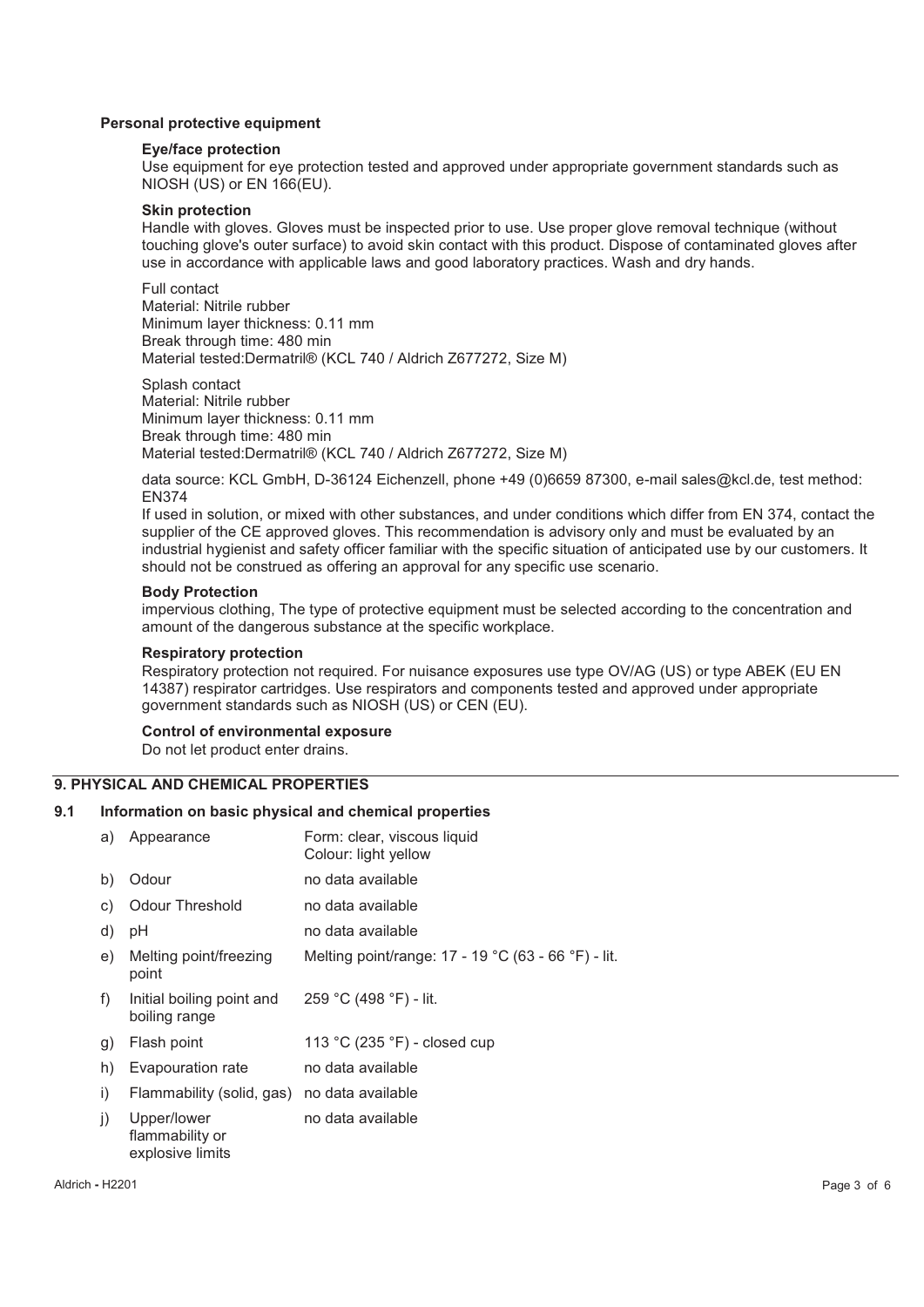|     | k)      | Vapour pressure                                      | no data available            |
|-----|---------|------------------------------------------------------|------------------------------|
|     | $\vert$ | Vapour density                                       | no data available            |
|     | m)      | Relative density                                     | 0.951 g/cm3 at 25 °C (77 °F) |
|     | n)      | Water solubility                                     | no data available            |
|     | O)      | Partition coefficient: n-<br>octanol/water           | no data available            |
|     | p)      | Auto-ignition<br>temperature                         | no data available            |
|     | q)      | Decomposition<br>temperature                         | no data available            |
|     | r)      | Viscosity                                            | no data available            |
|     | s)      | Explosive properties                                 | no data available            |
|     | t)      | Oxidizing properties                                 | no data available            |
| 9.2 |         | <b>Other safety information</b><br>no data available |                              |

#### **10. STABILITY AND REACTIVITY**

#### **10.1 Reactivity**  no data available

- **10.2 Chemical stability**  Stable under recommended storage conditions.
- **10.3 Possibility of hazardous reactions**  no data available
- **10.4 Conditions to avoid**  no data available
- **10.5 Incompatible materials**  Acid chlorides, Acid anhydrides, Oxidizing agents, Chloroformates, Reducing agents
- **10.6 Hazardous decomposition products**  Other decomposition products - no data available In the event of fire: see section 5

## **11. TOXICOLOGICAL INFORMATION**

## **11.1 Information on toxicological effects**

#### **Acute toxicity**  no data available

Inhalation: no data available

Dermal: no data available

no data available

#### **Skin corrosion/irritation**  no data available

**Serious eye damage/eye irritation**  no data available

**Respiratory or skin sensitisation**  no data available

## **Germ cell mutagenicity**  no data available

#### **Carcinogenicity**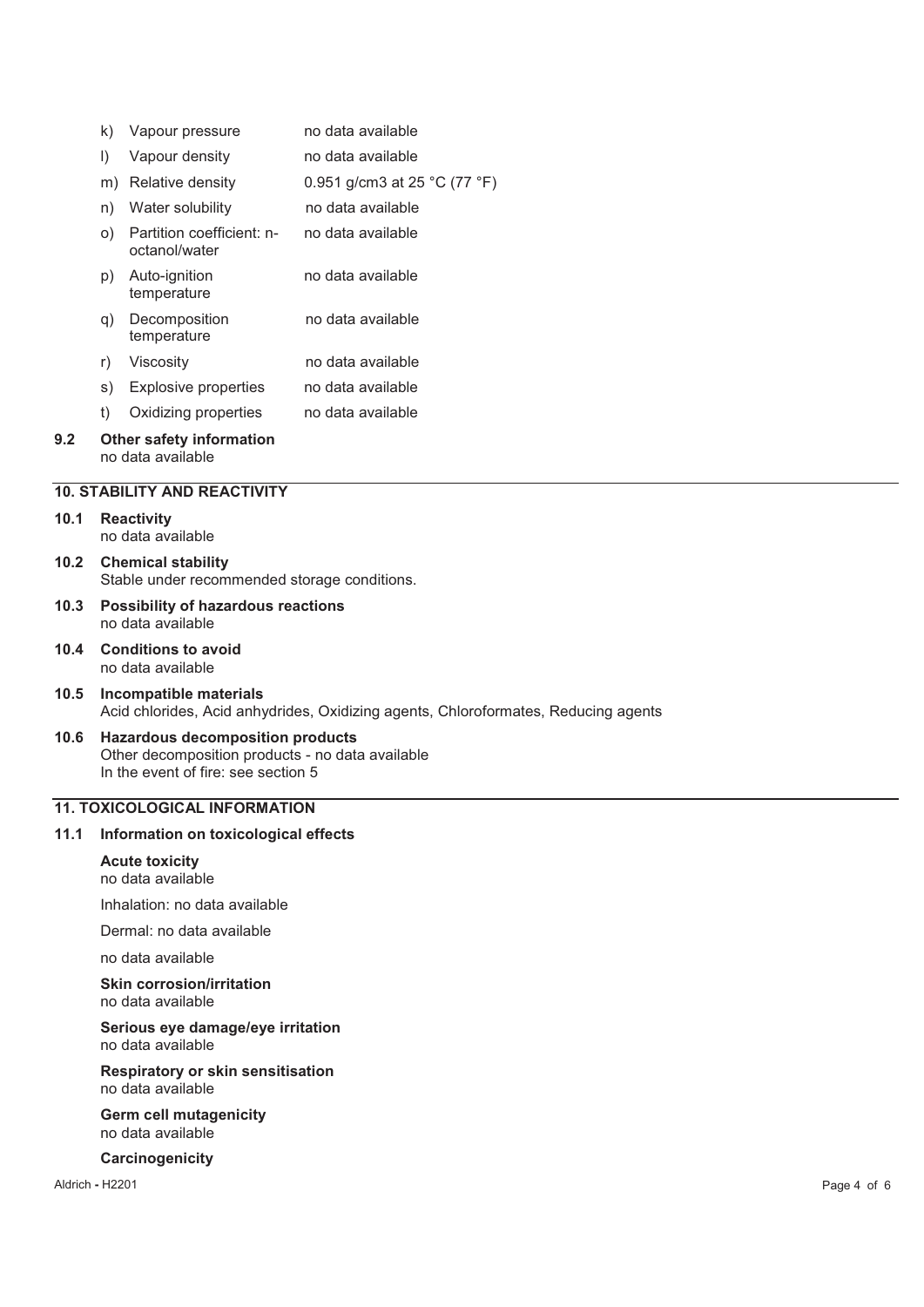- IARC: No component of this product present at levels greater than or equal to 0.1% is identified as probable, possible or confirmed human carcinogen by IARC.
- ACGIH: No component of this product present at levels greater than or equal to 0.1% is identified as a carcinogen or potential carcinogen by ACGIH.
- NTP: No component of this product present at levels greater than or equal to 0.1% is identified as a known or anticipated carcinogen by NTP.
- OSHA: No component of this product present at levels greater than or equal to 0.1% is identified as a carcinogen or potential carcinogen by OSHA.

#### **Reproductive toxicity**

no data available

no data available

#### **Specific target organ toxicity - single exposure**  no data available

**Specific target organ toxicity - repeated exposure**  no data available

**Aspiration hazard**  no data available

# **Additional Information**

RTECS: MI9804000

Gastrointestinal disturbance, Nausea, Headache, Vomiting

## **12. ECOLOGICAL INFORMATION**

- **12.1 Toxicity**  no data available
- **12.2 Persistence and degradability**  no data available
- **12.3 Bioaccumulative potential**  no data available
- **12.4 Mobility in soil**  no data available
- **12.5 Results of PBT and vPvB assessment**  PBT/vPvB assessment not available as chemical safety assessment not required/not conducted

## **12.6 Other adverse effects**

no data available

## **13. DISPOSAL CONSIDERATIONS**

#### **13.1 Waste treatment methods**

## **Product**

Offer surplus and non-recyclable solutions to a licensed disposal company.

**Contaminated packaging** Dispose of as unused product.

## **14. TRANSPORT INFORMATION**

# **DOT (US)**

Not dangerous goods

## **IMDG**

Not dangerous goods